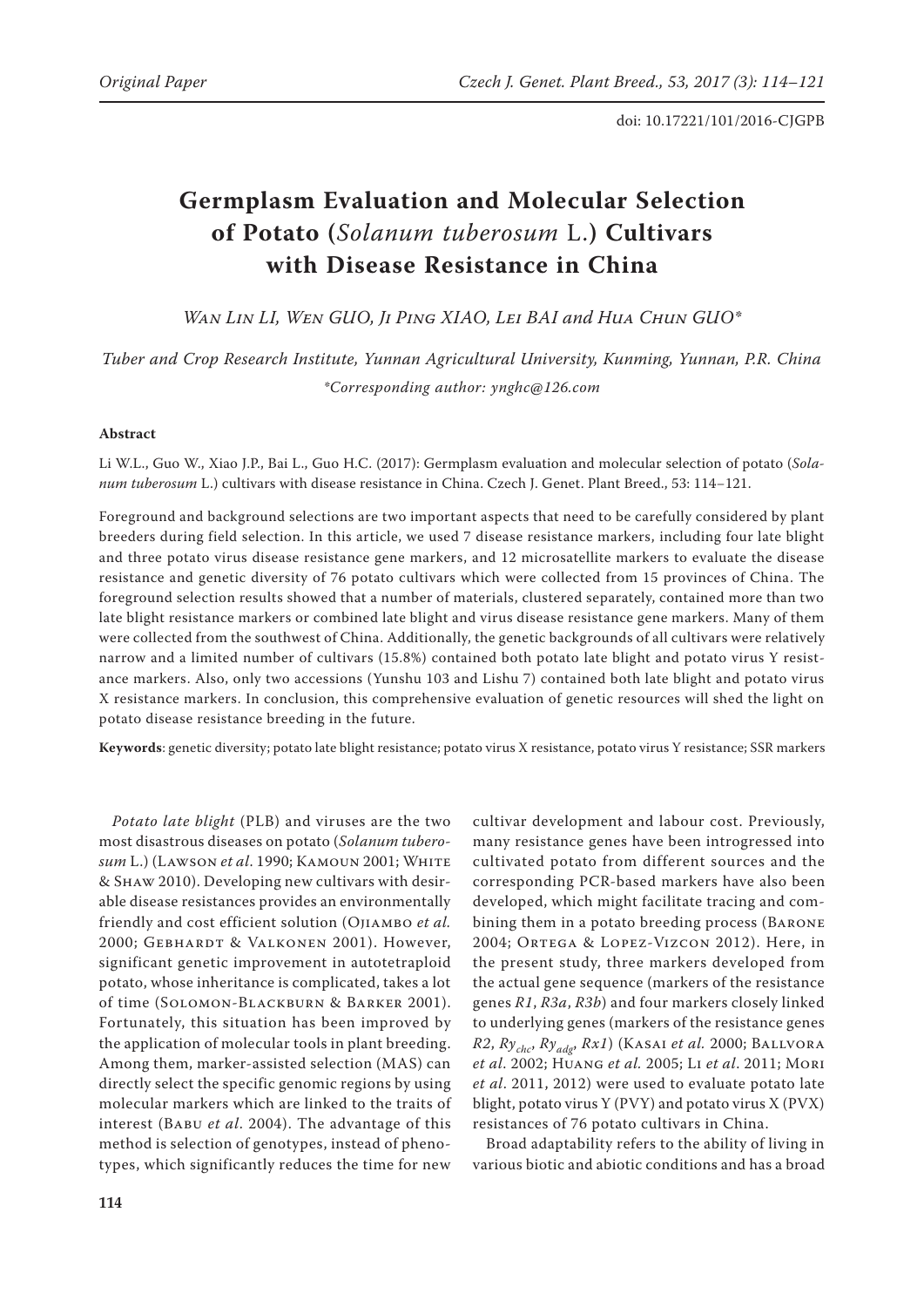genetic basis for resilience. It is also a crucial aspect which should be considered during new cultivar breeding and development. However, plant breeding usually reduces genetic diversity within germplasm which could seriously jeopardize the sustainable improvement of crops (Iqbal *et al*. 2009). Effective detection and utilization of different genetic resources within the germplasms have been the primary activities of breeders for crop improvement. Taking the advantage of molecular tools, breeders can easily systematically evaluate genetic diversity which exists in the germplasm collections and quickly target the best parents as well as design crossing schemes. In potato, SSR markers have been shown to be highly polymorphic and well discriminant (Ghislain *et al.* 2004). In the present study we evaluated the genetic diversity of 76 elite Chinese potato cultivars, including 35 cultivars from southwest and 41 from other areas of China. Our study is focused on (*i*) genetic background of potato cultivars in China, (*ii*) contribution to potato disease resistance breeding.

## **MATERIAL AND METHODS**

**Plant materials**. Seventy-six elite potato cultivars [\(Table S1](http://www.agriculturejournals.cz/uniqueFiles/218974.pdf) in electronic supplementary material (ESM)) collected from fifteen provinces of China were used in this study. Among them, 35 cultivars were collected from southwest (Chongqing, Guizhou, Sichuan, Xizang) and the other 41 cultivars were collected from other parts of China. All cultivars were grown in the greenhouse of Tuber and Crop Research Institute (TCRI), Yunnan Agricultural University.

**DNA isolation, PCR and electrophoresis**. For each cultivar, young expanding leaves from 3 random seedlings were collected, bulked, immediately frozen in liquid nitrogen and stored at –80°C. Genomic DNA was isolated by the modified CTAB procedure (Moisan-Thiery *et al*. 2005). DNA quality was examined using 0.8% agarose gel.

Seven PCR-based DNA markers were used to identify disease resistance, including four for PLB resistance gene (*R1*, *R2*, *R3a*, *and R3b*), two for PVY resistance gene ( $Ry_{chc}$  and  $Ry_{adg}$ ) and one for PVX (*Rx1*) resistance gene. Primer sequences, optimized concentration and annealing temperature for each primer pair are shown in [Table S2](http://www.agriculturejournals.cz/uniqueFiles/218974.pdf) in ESM. PCR reactions were conducted in a 10-μl volume consisting of 2  $\mu$ l (50–100 ng/ $\mu$ l) of template DNA, 1.0 μl of  $10 \times$  PCR buffer, 0.6 μl of MgCl<sub>2</sub>(25 mM), 0.8 μl of dNTP Mixture (2.5 mM), 0.25 units Taq DNA

polymerase (TIANGEN BIOTECH, Beijing, P.R. China) and the corresponding primers. The thermal cycling procedure was one cycle of 10 min at 94°C, followed by 35 cycles of 30 s at 94°C, 30 s at different annealing temperatures ([Table S2](http://www.agriculturejournals.cz/uniqueFiles/218974.pdf) in ESM), and 1 min at 72°C for elongation (except for 1.5 min for *R1* marker), followed by final extension with one cycle of 5 min at 72°C. All the reactions were performed on a TProfessional thermal cycler (Biometra, Göttingen, Germany). PCR products were separated by electrophoresis on a 1.4% agarose gel. All PCRs were repeated at least twice to verify the veracity.

For genetic diversity analysis, based on previously described SSR markers and evaluation in our laboratory, twelve highly informative SSR markers were used in this study (Ghislain *et al*. 2004; Feingold *et al*. 2005; Reid & Kerr 2007; Liao & Guo 2014). Primer information is shown in [Table S3](http://www.agriculturejournals.cz/uniqueFiles/218974.pdf) in ESM. The PCR reaction system and thermal cycling procedure were used according to Liao and Guo (2014). The polyacrylamide electrophoresis was used according to BENBOUZA *et al.* (2006) with a small improvement: 6 μl of these denatured products were loaded and electrophoresis was run for about 1 hour at 1200 V, then the products were visualized by silver staining. The acquired allelic data were scored as allele size for calculating the allelic features as well as the 0 (absence) and 1 (presence) matrix for preparing and comparing a dendrogram. The Jaccard similarity coefficient was used to evaluate genetic similarities between each pair of lines by using the NTSYS-pc 2.10 software package (Biostatistics Inc., Oro Valley, USA). Cluster analysis (SAHN clustering) based on the UPGMA (Unweighted Pair Group Method with Arithmetic Average) method was performed for preparing the dendrogram.

# **RESULTS AND DISCUSSION**

**Disease resistance evaluation based on late blight and potato virus disease resistance linked markers**. A total of 76 potato cultivars were screened for the presences of PLB (*R1*, *R2*, *R3a*, *R3b*), PVY (*Ryadg*, *Rychc*) and PVX (*Rx1*) disease resistances (Figure 1, 2, and Table 1). As for PLB resistance, the results showed a high percentage of resistance in the tested cultivars with 57.89 and 32.89% for the *R3a* and the *R3b* loci, respectively. However, only 6 (Yushu 2, Zhengshu 5, Lishu 1, Aihuashuimo, Kangqing 901 and TP262) out of the 76 (7.9%) cultivars tested contained more than two late blight resistance markers. Among them,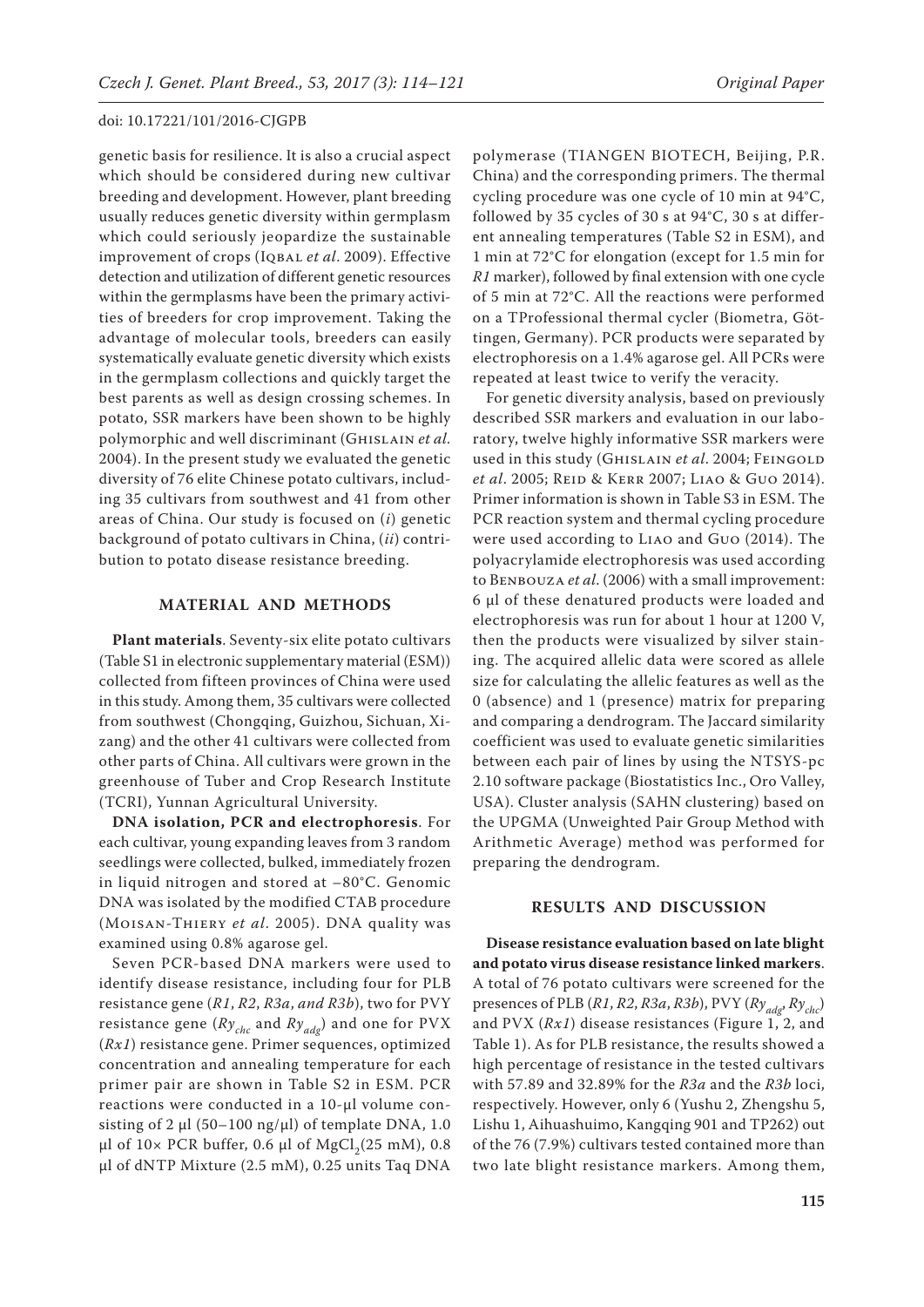all four PLB markers can be successfully identified in TP262. This cultivar has a great potential as the late blight resistant source for potato breeding. As for virus disease resistance, only 3 accessions (Yunshu 103, Lishu 7 and Eshu 5) amplified marker *Rx1*. As a result, potential resistance to PVX might be relatively rare in the 76 tested accessions. More accessions amplified the marker associated with PVY resistance at the  $Ry_{adg}$  locus (22.37%) than at the  $Ry_{chc}$  locus (7.89%). Furthermore, there were only 3 cultivars (Wuhua potato, Unica and Chunshu 5) containing PVY resistance at both the *Rychc* and *Ryadg* locus. These results suggested that these 3 accessions may be the effective PVY resistance resources.

Additionally, among the above-mentioned 6 accessions (which have more than two late blight resistance markers), Aihuashuimo is the only germplasm resource containing a virus resistance marker (*Ryadg*linked marker). It illustrated that the accessions with

late blight resistance markers lacked PVY or PVX resistance markers. In fact, the accessions containing both late blight and PVY resistance markers represent a 15.8% ratio in all 76 tested accessions. Therefore, it is significant to pyramid late blight and virus disease resistance genes in the tested accessions. Except two PVY resistance markers, Wuhua potato showed *R3a* and *R3b* related markers, reflecting an application potential in pyramiding late blight and virus resistance genes. The marker *Rx1* was present in 3 accessions, Yunshu 103, Lishu 7 and Eshu 5, among them Eshu 5 lacked all but *Rx1*-linked marker. Besides the marker *Rx1*, Lishu 7 amplified the marker *R3a.* Only Yunshu 103 contained markers of PVX, PVY and PLB resistance genes. Seven out of 76 (9.2%) accessions lacked all markers analysed in this study, however, potential accessions such as Aihuashuimo, TP262 and Yunshu 103 useful for resistance gene pyramiding were found. As published by OTTOMAN et al.



Figure 1. Detection of the resistance genes *R1* (a), *R2* (b), *R3a* (c), *R3b* (d), *Rx1* (e), *Ryadg* (f) and *Rychc* (g) in analysed accessions using corresponding diagnostic DNA markers

Marker fragments scored positively are indicated by \*;  $M - DNA$  size maker, 2000-bp ladder;  $C -$  the negative control without template DNA; 1 – Hui-2; 2 – Changguohong; 3 – Yunshu 103 (except in panel (d), which is Emma); 4 – Zhuangshu 3; 5 – Zhengshu 5 (except in panel (d), which is Anshu 1); 6 – Dingshu 1; 7 – Mian potato; 8 – Lishu 1 (except in panel (g), which is Wuhua potato); 9 – Aihuashuimo (except in panel (a), which is Anshu 1); 10 – Lishu 7; 11 – Zaodabai; 12 – Yanshu 4 (except in panel (a), which is Emma); 13 – Shixuan 11; 14 – Ed 53; 15 – Zhongdianhong; 16 – White potato; 17 – Lishu 6 (except in panel (g), which is Unica); 18 – Longshu 3 (except in panel (a), which is Mira); 19 – Chunshu 5 (except in panel (g), which is Emma); 20 – Longshu 5; 21 – Zhongshu 5; 22 – Xuanshu 4; 23 – Zhongshu 20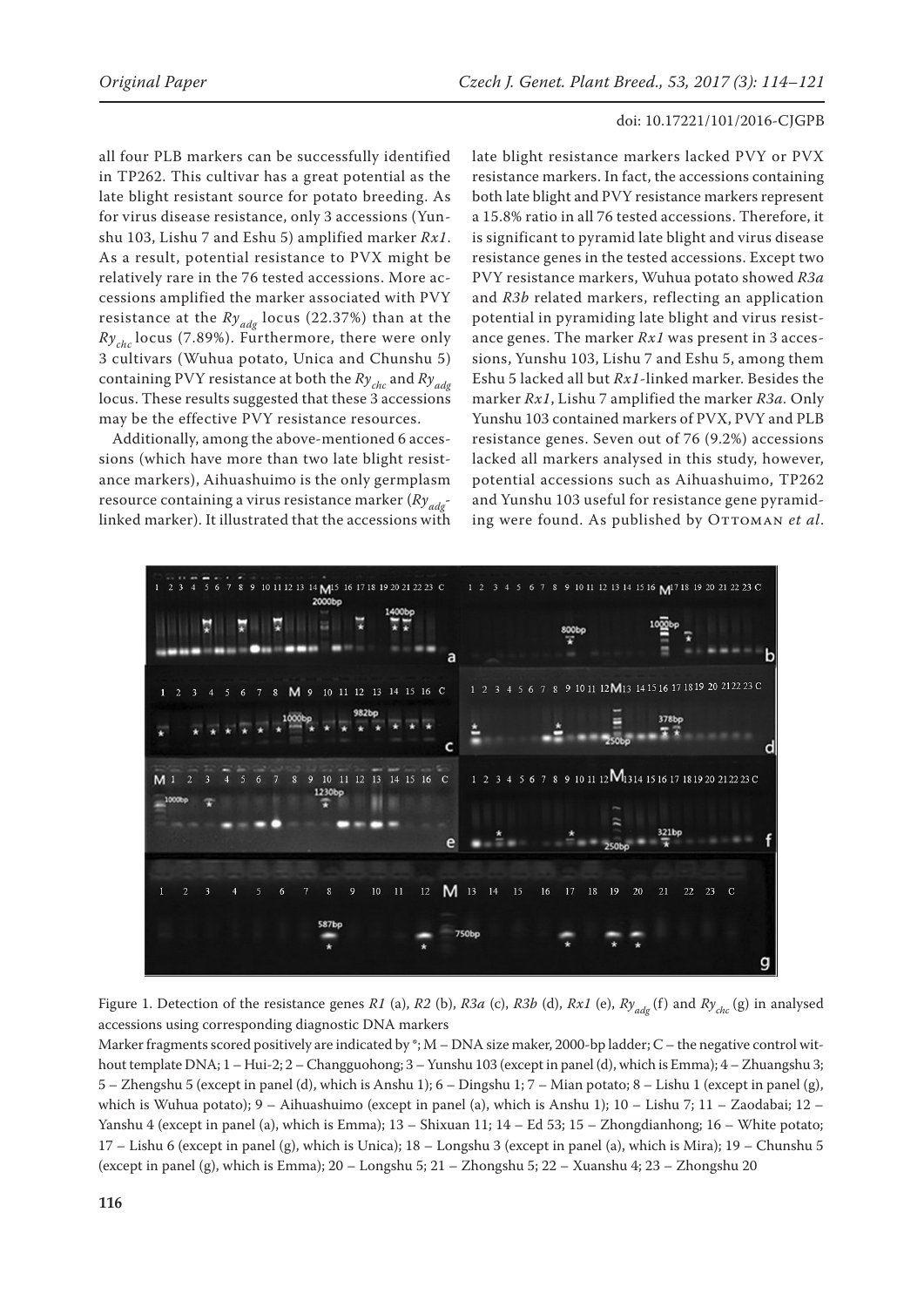

Figure 2. The percentage of accessions having corresponding marker bands LB2+ means the percentage of accessions which had more than two late blight resistant gene marker bands in this study; LB+Ry means the percentage of accessions in which both diagnostic DNA markers of late blight and PVY were detected; none means the percentage of accessions which lacked all marker bands

(2009), through generating and testing populations with a large number of individuals, the chances of generating a resistant potato variety will be greatly increased. However, the accurate phenotype testing of advanced clones can be started only after the population has been reduced to a manageable size (Tai & Young 1984). Therefore, in order to test large populations in limited time and with limited cost, MAS is an absolutely efficient method.

Because of abundant mountainous areas and plateaus, the southwestern area showed prominent three-dimensional climate. In this area, potatoes could be harvested once or twice with different cultivation patterns. Also, in China, about 40% of potatoes are produced in the southwest (Jansky *et al*. 2009). Therefore, 35 accessions (46.1%) from this area were collected as a part of detecting materials. It is noteworthy that more typical accessions mentioned above came from the southwest of China. For example, among materials which have more than two late blight resistance markers, 4 out of 6 were collected from the southwest of China, including TP262 containing four markers of late blight resistance. Although only three accessions contained the marker *Rx1*, two of them (Yunshu 103 and Lishu 7) originated from the southwest of China. Also, the results indicated that the southwestern accession Wuhua potato (with markers *Rychc*, *Ryadg*, *R3a* and *R3b*) and Yunshu 103 (with markers *Rx1*, *Ryadg*, *R3a* and *R3b*) reflected a promising application potential in pyramiding the late blight and virus disease resistance. The reason might be the special climate in the southwest of China. In most parts of this area, there is no chilly winter and hot summer (Xiong *et al*. 2012). Cloud cover and frequent mists could provide a suitable environment for late blight pathogens (Jansky *et al*. 2009). In addition, this warm weather makes aphids more vibrant. After potato harvest, some other plants, such as oilseed rape, could be the new hosts of aphids (Hooks & Fereres 2006). As a result, the late blight and virus diseases are more severe in the southwestern area and breeders here have to pay more attention to resistance characteristics. Because of this kind of selection, the southwestern area might contain more typical materials.

**Molecular genetic diversity evaluation**. SSR loci were used to evaluate the genetic diversity of 76 elite potato accessions in China. The dendrogram (Figure 3, [Table S1](http://www.agriculturejournals.cz/uniqueFiles/218974.pdf) in ESM) showed that most of the cultivars (except No.13 – Netherlands 15 and No.17 – Luyin 1) were discriminated by the 12 SSR markers. There was no clear clustering of accessions by planting area observed in the dendrograms. Two major groups and four minor groups were observed. Two major groups (Group I and Group III) account for 60 accessions (78.95%) and 11 accessions (14.47%), respectively. Cooperation 88 and Mira were clustered within Group IV, while Dingshu 1, Ed 53 and Zhongdianhong were clustered within different groups separately (Group II, V, VI).

The genetic diversity study showed that the genetic similarity coefficient between accessions ranged from 0.4839 to 0.8266 with an average of 0.6568. In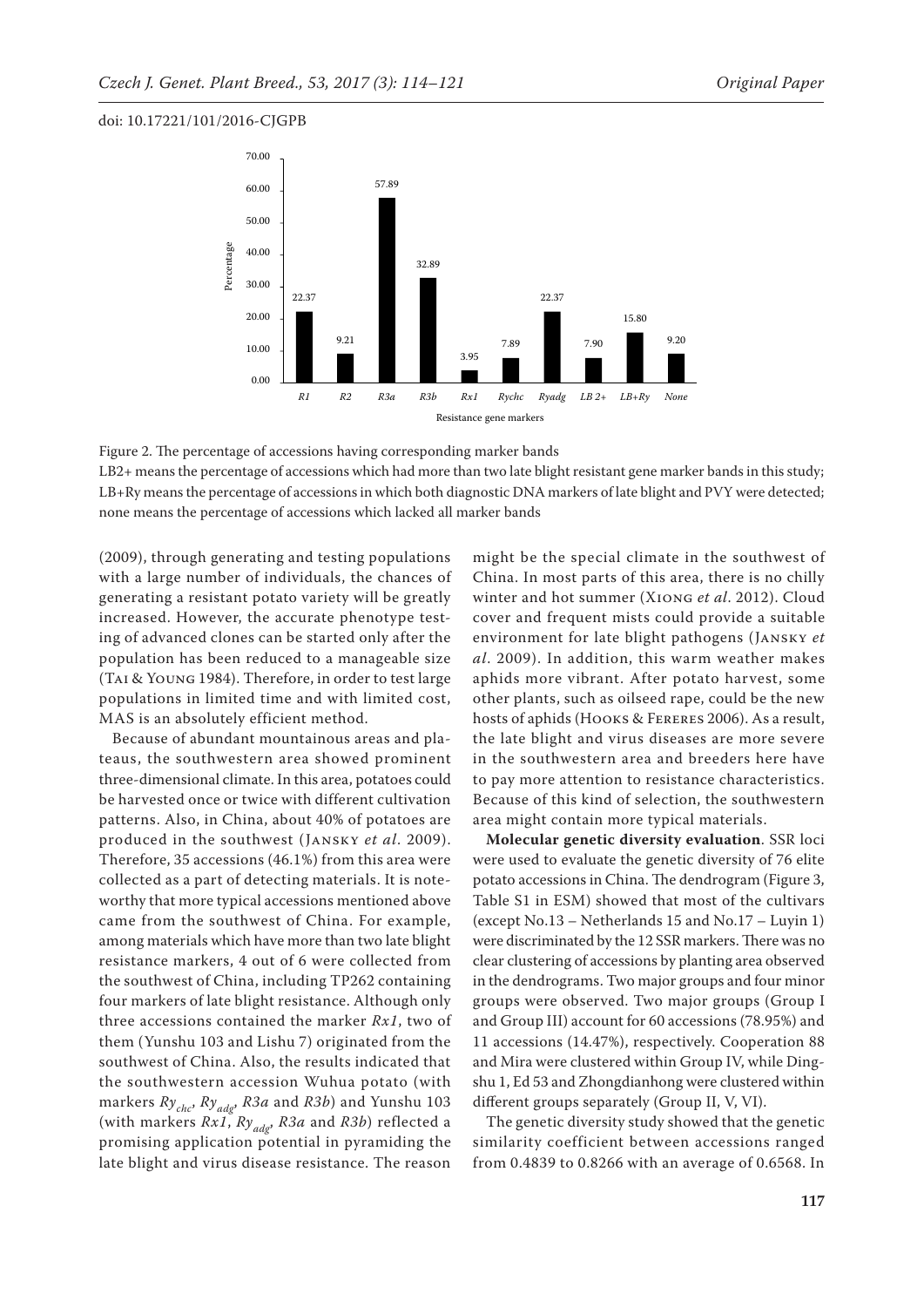| $\mathop{\mathrm{Code}}$ | Accession      |                          |           |           |                          |           | R1 R2 R3a R3b Rx1 Ry <sub>chc</sub> Ry <sub>adg</sub> |                          | Code   | Accession              |                          |           |                                  |           |           | R1 R2 R3a R3b Rx1 Ry <sub>chc</sub> Ry <sub>adg</sub> |           |
|--------------------------|----------------|--------------------------|-----------|-----------|--------------------------|-----------|-------------------------------------------------------|--------------------------|--------|------------------------|--------------------------|-----------|----------------------------------|-----------|-----------|-------------------------------------------------------|-----------|
| 1                        | Zhongshu 5     | $+$                      |           |           |                          |           |                                                       |                          | 39     | Jingbian 1             |                          |           |                                  | $\ddot{}$ |           |                                                       |           |
| 2                        | Tianshu 11     |                          |           | $\ddot{}$ |                          |           |                                                       | $\pmb{+}$                | 40     | Favorita               |                          |           |                                  | $\ddot{}$ |           |                                                       |           |
| 3                        | Longshu 6      |                          | $\ddot{}$ | $\pmb{+}$ |                          |           |                                                       |                          | 41     | Jinshu 16              |                          |           | $\ddot{}$                        |           |           |                                                       |           |
| 4                        | Tianshu 10     |                          |           | $\ddot{}$ | $\ddot{}$                |           |                                                       | $\ddot{}$                | 42     | Yushu 1                |                          |           | $\ddot{}$                        | $\ddot{}$ |           |                                                       |           |
| 5                        | Longshu 3      | $\ddot{}$                | $\ddag$   |           |                          |           |                                                       |                          | 43     | Mira                   |                          |           |                                  |           |           |                                                       |           |
| 6                        | Dingshu 1      |                          |           | $\,^+$    |                          |           |                                                       |                          | 44     | Anshu 1                |                          |           | $\pmb{+}$                        |           |           |                                                       |           |
| 7                        | Xindaping      | $\ddot{}$                |           |           |                          |           |                                                       |                          | 45     | Liangshu 14            |                          |           | $\pmb{+}$                        | $\pmb{+}$ |           |                                                       |           |
| 8                        | Longshu 5      | $\ddot{}$                |           |           |                          |           | $\ddot{}$                                             | -                        | 46     | Changguohong           | $\overline{\phantom{0}}$ |           | -                                |           |           |                                                       |           |
| 9                        | Zhuangshu 3    |                          |           |           |                          |           |                                                       |                          | 47     | Emma                   |                          |           |                                  |           |           |                                                       |           |
| 10                       | Jizhangshu 8   |                          |           |           |                          |           |                                                       | $\pmb{+}$                | 48     | Shizong 1              |                          |           |                                  |           |           |                                                       | $\pmb{+}$ |
| 11                       | Jizhangshu 12  |                          |           |           |                          |           |                                                       | $\overline{\phantom{0}}$ | 49     | White potato           | -                        |           | $\pmb{+}$                        | $\ddot{}$ |           |                                                       | $\pmb{+}$ |
| 12                       | Kexin 2        |                          |           | $\ddot{}$ | $\ddot{}$                |           |                                                       | $\overline{\phantom{0}}$ | 50     | Shizong potato         |                          |           |                                  | $\pmb{+}$ |           |                                                       |           |
| 13                       | Netherlands 15 | $\overline{\phantom{m}}$ |           | $\ddot{}$ |                          |           |                                                       | $\overline{\phantom{0}}$ | 51     | 3810                   |                          |           |                                  |           |           |                                                       | $\pmb{+}$ |
| 14                       | Kexin 13       |                          |           | $\,^+$    | $\ddot{}$                |           |                                                       | -                        | 52     | Hui-2                  |                          |           | $\ddot{}$                        | $\ddot{}$ |           |                                                       |           |
| 15                       | Kexin 18       | $\ddot{}$                |           |           | $\ddot{}$                |           |                                                       |                          | 53     | Cooperation 88         | $^{+}$                   | $\ddot{}$ |                                  |           |           |                                                       |           |
| 16                       | Kexin 1        |                          |           | $\ddot{}$ | $\ddot{}$                |           |                                                       |                          | 54     | Lishu 7                |                          |           | $\ddot{}$                        |           | $\ddot{}$ |                                                       |           |
| 17                       | Luyin 1        |                          |           |           |                          |           |                                                       |                          | 55     | Dinong 1               |                          |           |                                  |           |           |                                                       | $\pmb{+}$ |
| 18                       | Zhongshu 7     |                          |           | $\,^+$    |                          |           |                                                       |                          | 56     | Xiaowuyu               |                          |           |                                  |           |           |                                                       |           |
| 19                       | Dongnong 303   |                          |           |           |                          |           |                                                       | $\ddot{}$                | 57     | Xuanshu 4              |                          |           |                                  |           |           |                                                       |           |
| 20                       | Zhongshu 20    |                          |           |           |                          |           |                                                       |                          | 58     | Mian potato            |                          |           | $\pmb{+}$                        |           |           |                                                       |           |
| 21                       | Kexin 21       |                          |           | $\,^+$    |                          |           |                                                       |                          | 59     | Tiechanghong<br>potato | +                        |           | $\pmb{+}$                        |           |           |                                                       |           |
| 22                       | Kexin 6        |                          |           | +         | $\pmb{+}$                |           |                                                       | $\ddot{}$                | 60     | $Y-2$                  |                          |           |                                  |           |           |                                                       | $\pmb{+}$ |
| 23                       | Yushu 2        | $\ddot{}$                | $\ddot{}$ | $\ddot{}$ |                          |           |                                                       | $\overline{\phantom{0}}$ | 61     | Weiyu 3                |                          |           | $\ddot{}$                        | $\ddot{}$ |           |                                                       |           |
| 24                       | Zhengshu 5     | $+$                      |           | $\pmb{+}$ | $\ddot{}$                |           |                                                       | $\overline{\phantom{0}}$ | 62     | Shixuan 11             |                          |           | $\ddot{}$                        |           |           |                                                       |           |
| 25                       | Zhengshu 6     |                          |           | $\ddot{}$ |                          |           |                                                       | $\overline{\phantom{0}}$ | 63     | Wuhua potato           | $\overline{\phantom{0}}$ |           | $\ddot{}$                        | $\ddot{}$ |           | $\ddot{}$                                             | $\ddot{}$ |
| 26                       | Luo potato 8   |                          |           | +         |                          |           |                                                       |                          | 64     | Big eye potato         |                          |           | $\pmb{+}$                        | +         |           |                                                       |           |
| 27                       | Nuanzhoujin 8  |                          |           |           |                          |           |                                                       |                          | 65     | Lishu 1                | $\ddot{}$                |           | $\pmb{+}$                        | $\ddot{}$ |           |                                                       |           |
| 28                       | Eshu 5         |                          |           |           | $\overline{\phantom{0}}$ | $\pmb{+}$ |                                                       | $\overline{\phantom{0}}$ | 66     | Kangqing 9-1           | $\pmb{+}$                |           | $\pmb{+}$                        | $\ddot{}$ |           |                                                       |           |
| 29                       | Xinyu 4        |                          |           |           | $\ddot{}$                |           |                                                       |                          | 67     | Ed 53                  |                          |           |                                  |           |           |                                                       |           |
| $30\,$                   | Russian 7      | $\overline{\phantom{m}}$ |           |           | $\ddot{}$                |           | -                                                     |                          | 68     | Yunshu103              | -                        |           | $\ddot{}$                        | $\ddot{}$ | $\ddot{}$ |                                                       | $^+$      |
| 31                       | Chunshu 5      |                          |           |           |                          |           | $\ddot{}$                                             | $\ddot{}$                | 69     | Yunshu 301             |                          |           | $\ddot{}$                        |           |           |                                                       | $\ddot{}$ |
| 32                       | Shepody        |                          |           |           |                          |           |                                                       |                          | 70     | Yunshu 201             |                          |           |                                  |           |           |                                                       | $\pmb{+}$ |
| 33                       | Yanshu 4       | $^{+}$                   |           | $\ddot{}$ | -                        |           | $^{+}$                                                | -                        | 71     | TP262                  | $^{+}$                   | $\ddot{}$ | $\ddot{}$                        | $\ddot{}$ |           |                                                       |           |
| 34                       | Zaodabai       |                          |           |           |                          |           |                                                       |                          | $72\,$ | Lishu 6                | $+$                      |           |                                  | $\ddot{}$ |           |                                                       |           |
| 35                       | Ningshu 4      |                          |           | $\,^+$    |                          |           |                                                       |                          | $73\,$ | Aihuashuimo            | $^{+}$                   |           | $\ddot{}$                        |           |           |                                                       | $\ddot{}$ |
| 36                       | Unica          |                          | $\ddot{}$ |           |                          |           | $^{+}$                                                | $\ddot{}$                | $74\,$ | JS03-136               |                          |           | $\ddot{}$                        |           |           |                                                       | $\pmb{+}$ |
| 37                       | Qingshu168     |                          |           | $\ddot{}$ |                          |           |                                                       | $\equiv$                 | 75     | Ludianshuimo           | $+$                      |           |                                  |           |           |                                                       |           |
| 38                       | Zihuabai       |                          |           | $\ddot{}$ | $\ddot{}$                |           |                                                       |                          | 76     | Zhongdianhong -        |                          |           | $\begin{array}{c} + \end{array}$ |           |           |                                                       |           |

Table 1. Detection of diagnostic DNA markers of late blight and virus disease resistance genes in potato accessions

summary, few accessions showed to be the genetically diverse genotypes. Potato breeding in China is a relatively new venture. It begins after the earliest foreign cultivars were introduced in the 1940s (Jansky *et al*. 2009). Ninety-three cultivars released before 1983 were shown to have a narrow genetic background due to the common parentage (Min 2008). Our results revealed that the genetic backgrounds of Chinese potatoes with five groups and similarity ranging from 0.4839 to 0.8266 were still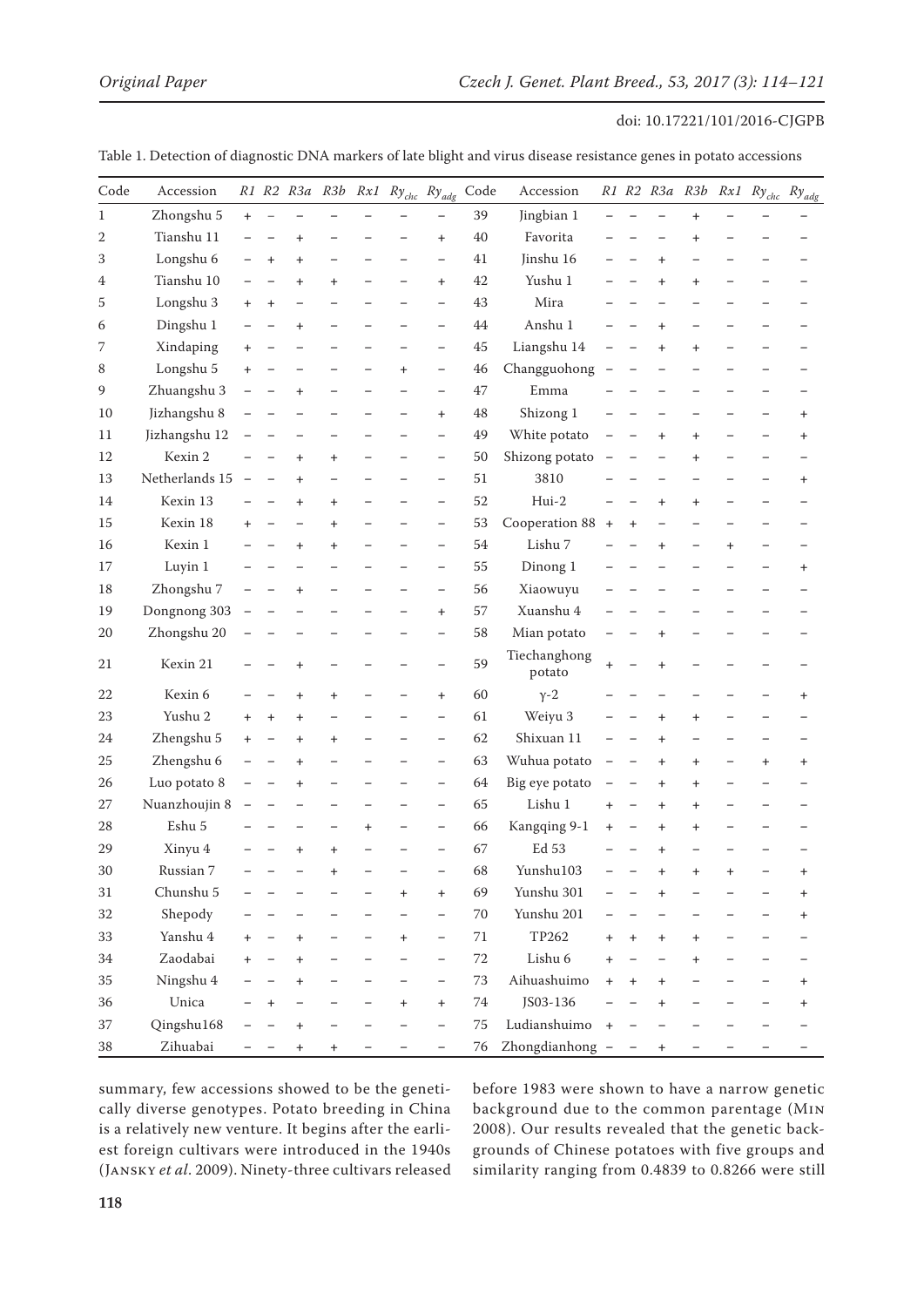

Figure 3. Dendrogram of 76 elite potato accessions in China; values on the X-axis correspond to coefficients of similarity; numbers in brackets indicate the code of accessions which are the same as Table 1

narrow even in recent years. This was consistent with the previous reports on the genetic diversity analysis of 88 approved potato cultivars (Duan *et al*. 2009). Therefore, utilization of wild species or primitive cultivars adapted locally and introduction of new germplasm are significant for expanding the genetic diversity of Chinese potatoes. Although a relatively narrow genetic diversity was observed in the present study, the materials which were clustered separately from main groups may have some application values in parent selection. Utilization of these cultivars and multiple resistant materials, such as TP262, Wuhua potato and Yunshu 103, may provide great opportunities for improving disease resistance in potato cultivars of China. SSRs and quantitative estimate of genetic diversity enable excluding genotypes with close genetic relationships from designated crosses.

Comparing genetic parameters and southwestern conditions, the genetic similarity coefficient in the southwest was a little lower. The average genetic similarity coefficient among southwestern accessions was 0.6508 and ranged from 0.4839 to 0.7775. From Figure 4, it was clear that southwestern materials had genetic similarity coefficients which were lower than 0.60. It indicated that the genetic diversity level in southwestern materials was higher than the average genetic diversity level. Specially, five accessions

clustered separately from main groups may have some application values in parent selection. And four of them were collected from the southwest of China. Nowadays, the cross between Cooperation 88 (cultivated in the southwest and clustered separately, with markers *R1*, *R2*) and Yunshu103 (clustered in Group I, with markers *Rx1*, *Ryadg*, *R3a* and *R3b*)



Figure 4. Frequency distribution of pairwise simple sequence repeat (SSR) similarity coefficients among all accessions and 35 southwestern accessions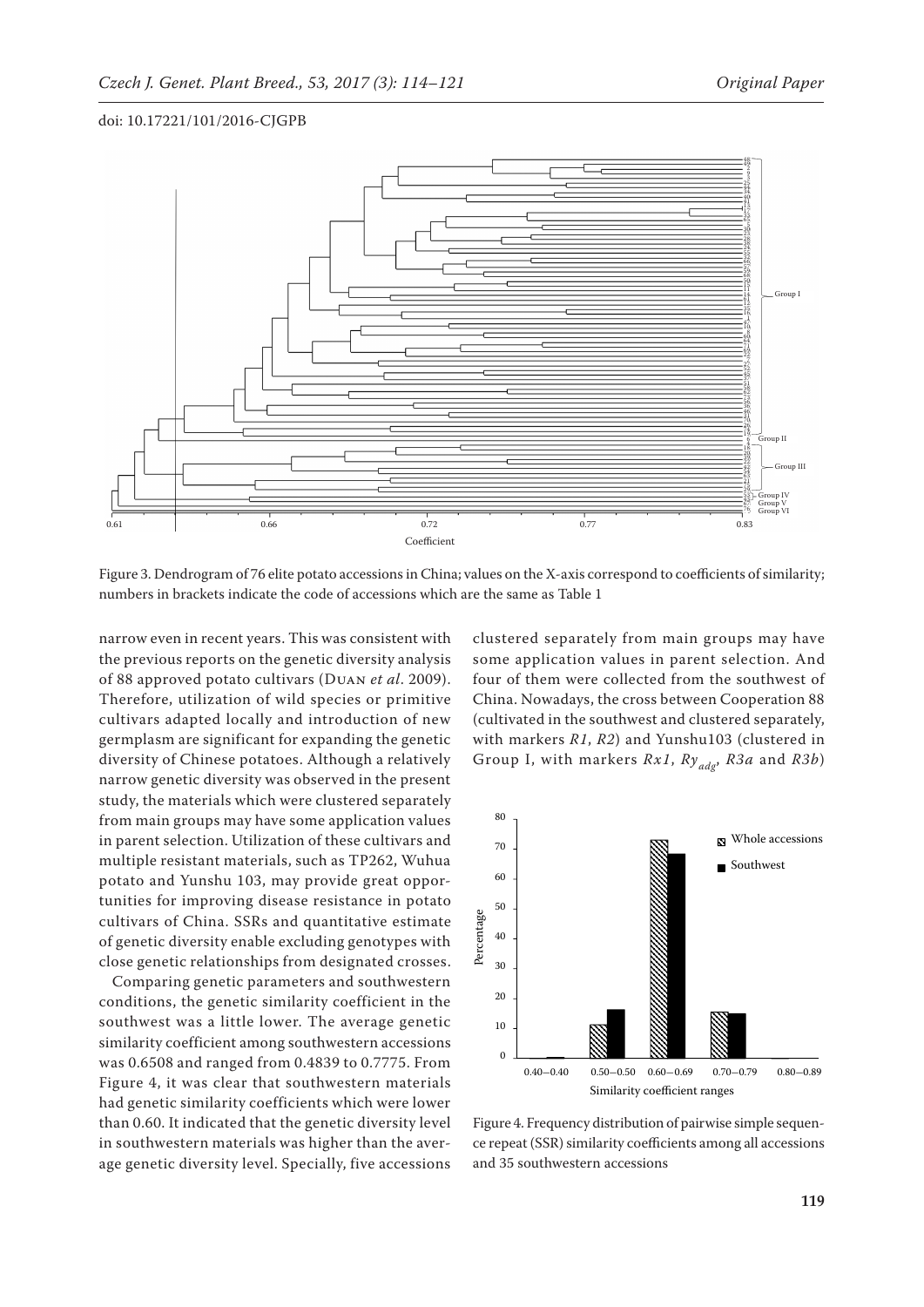has been developed in order to find more valuable genotypes for disease resistance breeding.

*Acknowledgments*. This study was funded by Agricultural Technology System of China, Project CARS-10; Science and Technology Projects in Yunnan province (2013ZA007); National Natural Science Foundation of China (31260342).

#### **References**

- Babu R., Nair S.K., Prasanna B.M., Gupta H.S. (2004): Integrating marker-assisted selection in crop breeding – prospects and challenges. Current Science, 87: 607–619.
- Ballvora A., Ercolano M.R., Weiß J., Meksem K., Bormann C.A., Oberhagemann P., Salamini F., Gebhardt C. (2002): The *R1* gene for potato resistance to late blight (*Phytophthora infestans*) belongs to the leucine zipper/NBS/ LRR class of plant resistance genes. The Plant Journal, 30: 361–371.
- Barone A. (2004): Molecular marker-assisted selection for potato breeding. American Journal of Potato Research, 81: 111–117.
- Benbouza H., Jacquemin J.M., Baudoin J.P., Mergeai G. (2006): Optimization of a reliable, fast, cheap and sensitive silver staining method to detect SSR markers in polyacrylamide gels. Biotechnologie, Agronomie, Société et Environnement, 10: 77–81.
- Duan Y.F., Liu J., Bian C.S., Duan S.G., Xu J.F., Jin L.P. (2009): Construction of fingerprinting and analysis of genetic diversity with SSR markers for eighty-eight approved potato cultivars (*Solanum tuberosum* L.) in China. Acta Agronomica Sinica, 35: 1451–1457.
- Feingold S., Lloyd J., Norero N., Bonierbale M., Lorenzen J. (2005): Mapping and characterization of new EST-derived microsatellites for potato (*Solanum tuberosum* L.). Theoretical and Applied Genetics, 111: 456–466.
- Gebhardt C., Valkonen J.P.T. (2001): Organization of genes controlling disease resistance in the potato genome. Annual Review of Phytopathology, 39: 79–102.
- Ghislain M., Spooner D.M., Rodriguez F., Villamón F., Nunez J., Vásquez C., Waugh R., Bonierbale M. (2004): Selection of highly informative and user-friendly microsatellites (SSRs) for genotyping of cultivated potato. Theoretical and Applied Genetics, 108: 881–890.
- Hooks C.R., Fereres A. (2006): Protecting crops from nonpersistently aphid-transmitted viruses: a review on the use of barrier plants as a management tool. Virus Research, 120: 1–16.
- Huang S., Van Der Vossen E.A., Kuang H., Vleeshouwers V.G., Zhang N., Borm T.J., Van Eck H.J., Baker B., Jacobsen E., Visser R.G. (2005): Comparative genomics enabled the

isolation of the *R3a* late blight resistance gene in potato. The Plant Journal, 42: 251–261.

- Iqbal N., Tabasum A., Sayed H., Hameed A. (2009): Evaluation of genetic diversity among bread wheat varieties and landraces of Pakistan by SSR markers. Cereal Research Communications, 37: 489–498.
- Jansky S.H., Jin L.P., Xie K.Y., Xie C.H., Spooner D.M. (2009): Potato production and breeding in China. Potato Research, 52: 57–65.
- Kamoun S. (2001): Nonhost resistance to *Phytophthora*: novel prospects for a classical problem. Current Opinion in Plant Biology, 4: 295–300.
- Kasai K., Morikawa Y., Sorri V.A., Valkonen J.P.T., Gebhardt C., Watanabe K.N. (2000): Development of SCAR markers to the PVY resistance gene  $Ry_{\text{adv}}$  based on a common feature of plant disease resistance genes. Genome, 43: 1–8.
- Lawson C., Kaniewski W., Haley L., Rozman R., Newell C., Sanders P., Tumer N.E. (1990): Engineering resistance to mixed virus infection in a commercial potato cultivar: resistance to *potato virus X* and *potato virus Y* in transgenic Russet Burbank. Nature Biotechnology, 8: 127–134.
- Li G., Huang S., Guo X., Li Y., Yang Y., Guo Z., Kuang H., Rietman H., Bergervoet M., Vleeshouwers V.G., Van der Vossen E.A., Qu D., Visser R.G., Jacobsen E., Vossen J.H. (2011): Cloning and characterization of *R3b*; members of the *R3* superfamily of late blight resistance genes show sequence and functional divergence. Molecular Plant-Microbe Interactions, 24: 1132–1142.
- Liao H., Guo H. (2014): Using SSR to evaluate the genetic diversity of potato cultivars from Yunnan Province (SW China). Acta Biologica Cracoviensia Series Botanica, 56: 1–12.
- Min X. (2008): Genetic relationship and diversity of approved potato cultivars (*Solanum tuberosum* L.) in China. [Master Thesis.] Beijing, School of Chinese Academy of Agricultural Sciences.
- Moisan-Thiery M., Marhadour S., Kerlan M.C., Dessenne N., Perramant M., Gokelaere T., Le Hingrat Y. (2005): Potato cultivar identification using simple sequence repeats markers (SSR). Potato Research, 48: 191–200.
- Mori K., Sakamoto Y., Mukojima N., Tamiya S., Nakao T., Ishii T., Hosaka K. (2011): Development of a multiplex PCR method for simultaneous detection of diagnostic DNA markers of five disease and pest resistance genes in potato. Euphytica, 180: 347–355.
- Mori K., Mukojima N., Nakao T., Tamiya S., Sakamoto Y., Sohbaru N., Hayashi K., Watanuki H., Nara K., Yamazaki K., Ishii T., Hosaka K. (2012): Germplasm release: Saikai 35, a male and female fertile breeding line carrying Solanum phureja-derived cytoplasm and potato cyst nematode resistance (*H1*) and *Potato virus Y* resistance (*Rychc*) genes. American Journal of Potato Research, 89: 63–72.